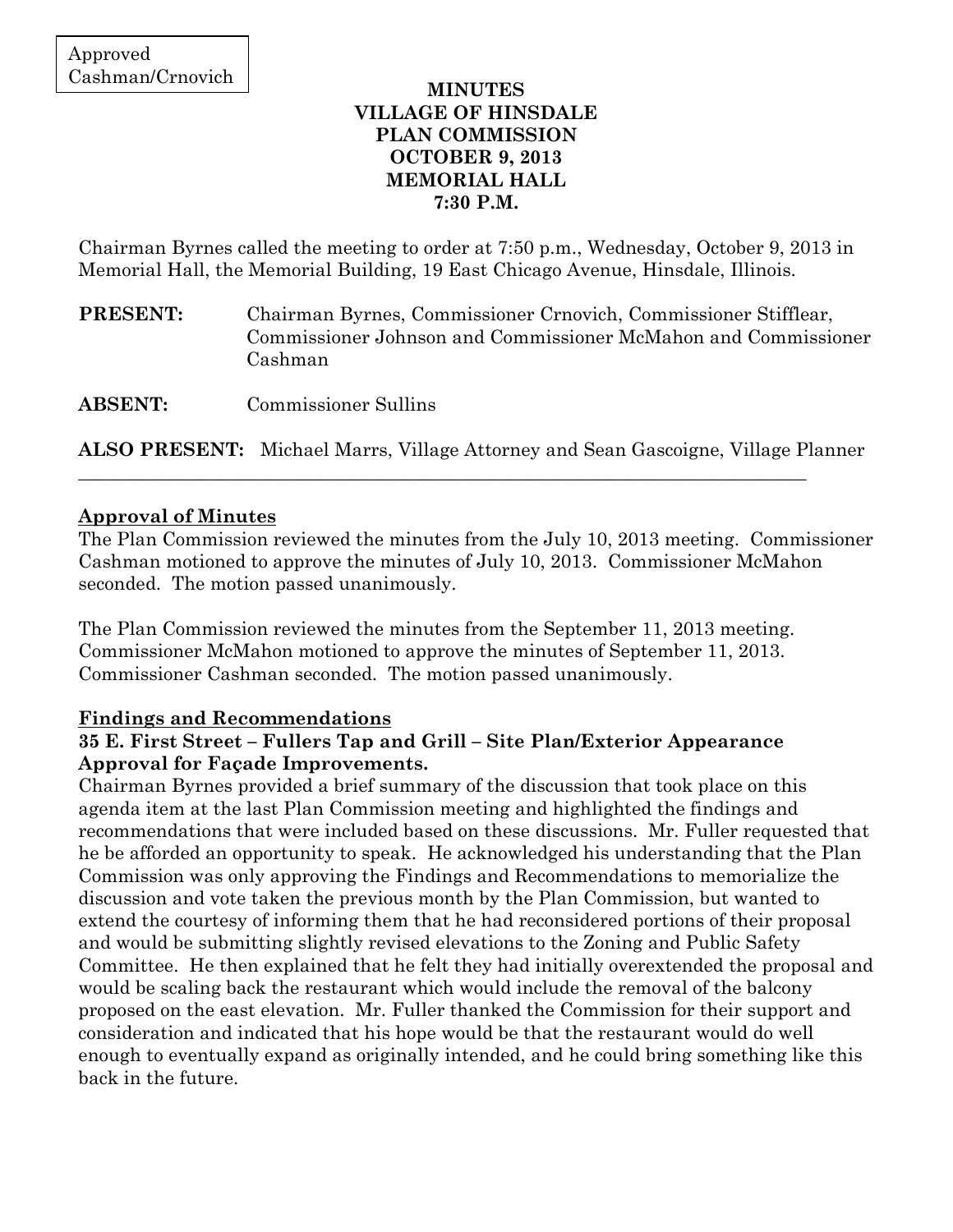Commissioner Cashman motioned to approve the findings and recommendations for Site Plan/Exterior Appearance Approval at 35 E. First Street – Fullers Tap and Grill – Site Plan/Exterior Appearance Approval for Façade Improvements. Commissioner McMahon seconded. The motion passed unanimously.

## **A-18-2013 – Village of Hinsdale – Text Amendment to Section 11-103 (Plan Commission), as it relates to Term Limits**

Chairman Byrnes provided a brief summary of the discussion that took place on this agenda item at the last Plan Commission meeting and highlighted the findings and recommendations that were included based on these discussions. Commissioner McMahon motioned to approve the findings and recommendations for case A-18-2013 – Village of Hinsdale – Text Amendment to Section 11-103 (Plan Commission), as it relates to Term Limits.Commissioner Crnovich seconded. The motion passed unanimously.

## **A-22-2013 – 201-205 S. Vine - Zion Lutheran – Map Amendment from IB, Institutional Buildings to R-4, Single-Family Residential.**

Chairman Byrnes provided a brief summary of the discussion that took place on this agenda item at the last Plan Commission meeting and highlighted the findings and recommendations that were included based on these discussions. Commissioner Cashman motioned to approve the findings and recommendations for case A-22-2013 – 201-205 S. Vine - Zion Lutheran – Map Amendment from IB, Institutional Buildings to R-4, Single-Family Residential. Commissioner McMahon seconded. The motion passed unanimously.

# **Exterior Appearance/Site Plan Review**

## **125 W. 2nd Street - Site Plan/Exterior Appearance Approval for Façade Improvements and a Reconfigured Surface Parking Lot.**

Chairman Byrnes introduced the case and asked if the applicant was present.

Steve Kolber, architect for the applicant, introduced himself and summarized the request, which included façade improvements to the existing structure on the site, a small addition to the north elevation and a new 5-car surface parking lot. He then went on to describe the color schemes and the additional changes that were being proposed, including the extent of the landscaping.

General discussion ensued regarding the extent of the proposed changes, which included grade changes and the location of entrances.

Commissioner Crnovich questioned how the proposed addition would affect the square footage of the existing structure.

Mr. Kolber confirmed that, with the exception of the addition there was no square footage being added.

General discussion ensued regarding the location of the entrances and concerns with the entrance of the building being at the back of the building and the parking being in the front.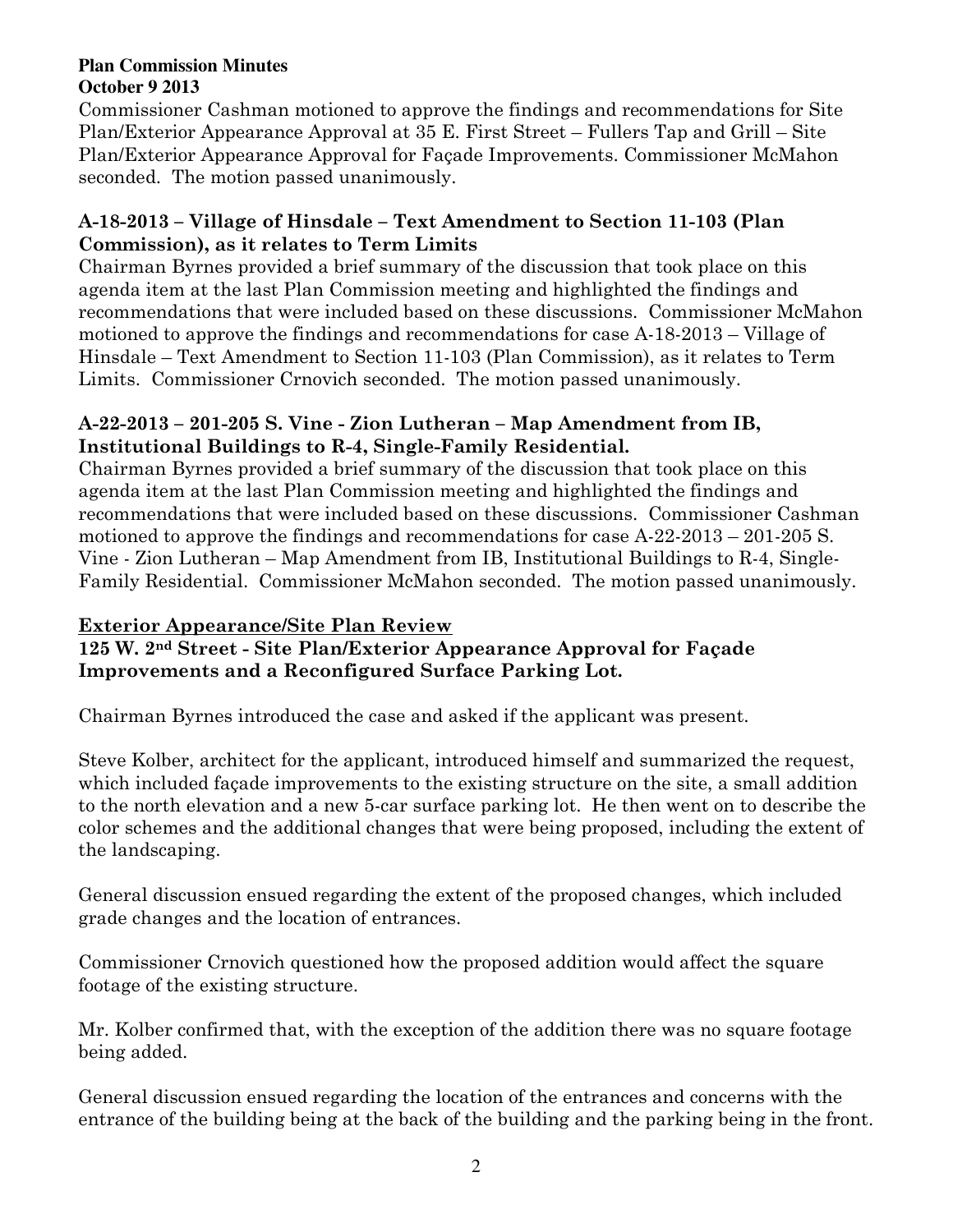Commissioner Stifflear indicated that he had no problems with the proposed architectural improvements, but expressed concerns with the parking lot being in the front yard and its impact on the neighbors.

Commissioner Cashman expressed his support for the architectural improvements to the structure as well but indicated he had concerns with the benefit of the proposed parking lot, especially since it was in a residential neighborhood. He explained that he wasn't sure that the benefit of providing off-street parking would offset the negatives to the neighbors.

General discussion ensued regarding the proposed parking lot and whether the number of spaces being added offset the negative impacts which included the impact on adjacent neighbors, buffering and storm water concerns. The Commission then discussed coverage and setback requirements for parking lots and how the variations being requested applied to this proposal.

Commissioner Cashman commended the applicant for the building improvements and the idea of providing the off-street parking, but indicated that he didn't necessarily feel that the parking was appropriate at this location.

General discussion ensued regarding the requested variations and certain Commissioners felt that they should be broadened to include a request specific to allowing a parking lot in the front or corner side yard as the code did not currently allow for parking lots in those locations.

Carol Clark introduced herself expressed her concerns with the request as it related to the proposal for a parking lot. She complemented the improvements to the structure, but didn't like the idea of putting in a new parking lot. She then provided alternative suggestions for how the parking could be resolved rather than putting in a new parking lot.

General discussion ensued regarding the parking requirements in the neighborhood and whether the Commission was comfortable with the proposal if the parking lot was not included. While the Commission was supportive of that idea, Commissioner Crnovich indicated she would be supportive if the neighbors were given notification and kept in the loop.

Mr. Gascoigne indicated that all of the neighbors within 250 had received public notices for both the Plan Commission this evening and the upcoming Zoning Board of Appeals meeting.

General discussion ensued regarding how the site plan would be affected and if the Commission would be supportive of the proposal should the parking lot be removed. The Commission then discussed the different options as to how the proposal could continue to move forward through the process without the parking lot.

Mr. Kolber explained that at this point the primary concern for them was starting construction on the building and that if he could keep that moving forward, he could talk to his client to determine if and how they wanted to proceed with the parking lot. He then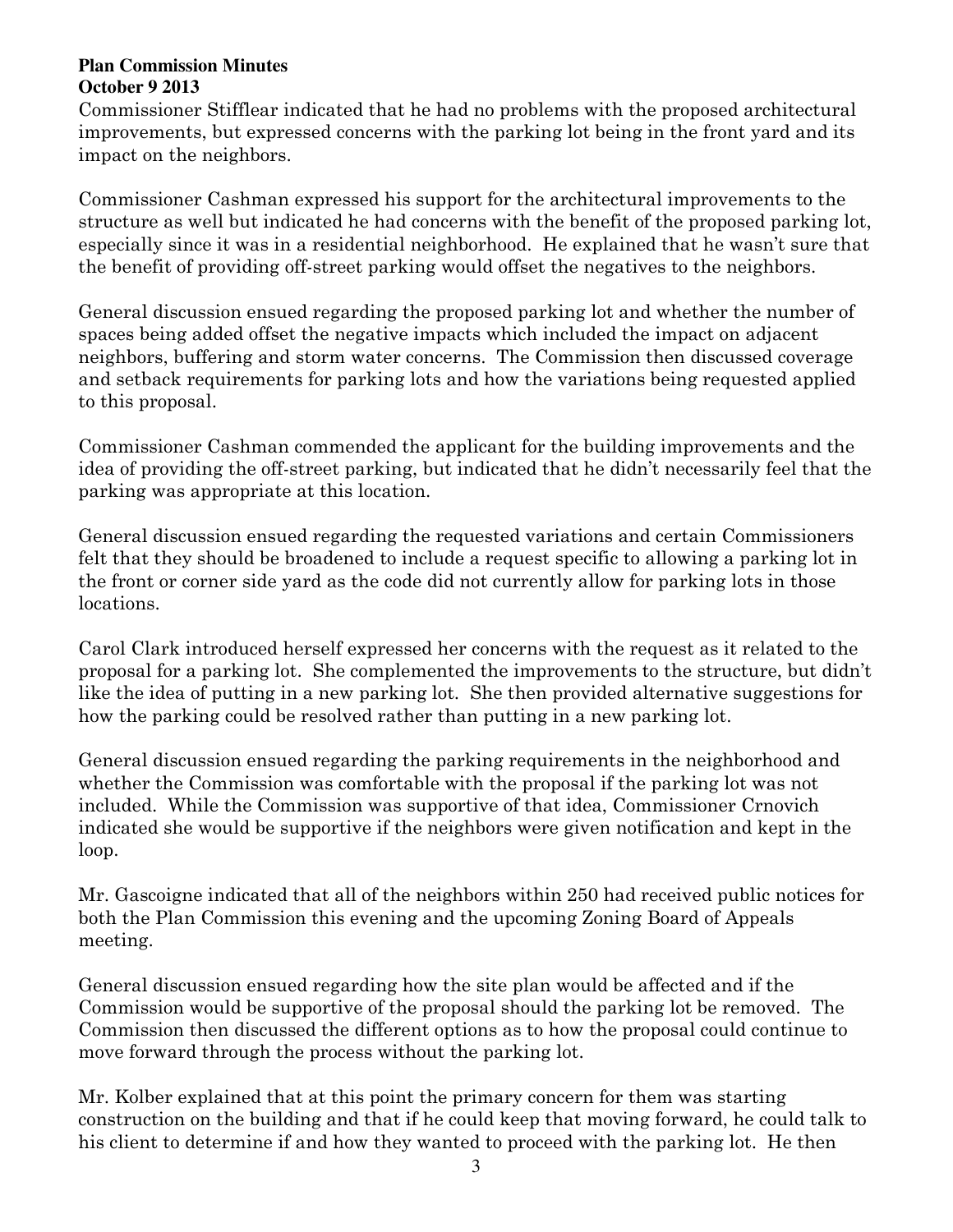indicated that if she decided to move forward with some type of parking lot, they were happy to come back and work with the Commission to reach a solution that was good for everybody.

Discussion ensued regarding the process and how best to move the request forward.

Mr. Gascoigne summarized what the options were and indicated that the only way the applicant would be required to come back in front of the Commission would be if they proposed additional parking surface outside of the extents of the existing parking lot.

Discussions continued regarding the parking lot and what the options were. The Village Attorney wanted to confirm that the applicant understood the implications of moving the building improvements forward without the parking lot. He explained that in doing so, the applicant was acknowledging that should they never reach an accord with the Village on a parking lot design, the applicant was accepting the current parking situation that is currently in place.

Commissioner Cashman motioned for Site Plan Approval for Exterior Modifications and Façade Improvements at 125 E. 2nd Street, subject to the elimination of the proposed parking lot from this request. Commissioner Crnovich seconded. The motion passed unanimously.

Commissioner Cashman motioned for Exterior Appearance Approval for Exterior Modifications and Façade Improvements at 125 E. 2nd Street, subject to the elimination of the proposed parking lot from this request. Commissioner Johnson seconded. The motion passed unanimously.

# **Public Hearing**

**A-26-2013 – 333 W. 57th Street – AT&T – Exterior Appearance/Site Plan Review and Amendment to Special Use for the Installation of Antennas on the Water Tower. (Transcript of the following Public Hearing on file).** 

Chairman Byrnes introduced the case and opened the public hearing.

Michael Bienek introduced himself and summarized the request, which included co-location of nine additional antennas on the existing water tower. He explained that Clearwire had been approved for six of the nine requested and now that Clearwire was no longer locating on the tower, AT&T required approval to add three additional above and beyond that. He summarized the coverage gaps that AT&T was experiencing and welcomed any questions.

Chairman Byrnes summarized his understanding of the proposal.

General discussion ensued regarding the specific dimensions and function of the proposed equipment, as well as the location of other AT&T sites within the Village. Discussion continued regarding the role that the water tower played in AT&T's plans with Distributed Antenna Systems (DAS), either existing or proposed.